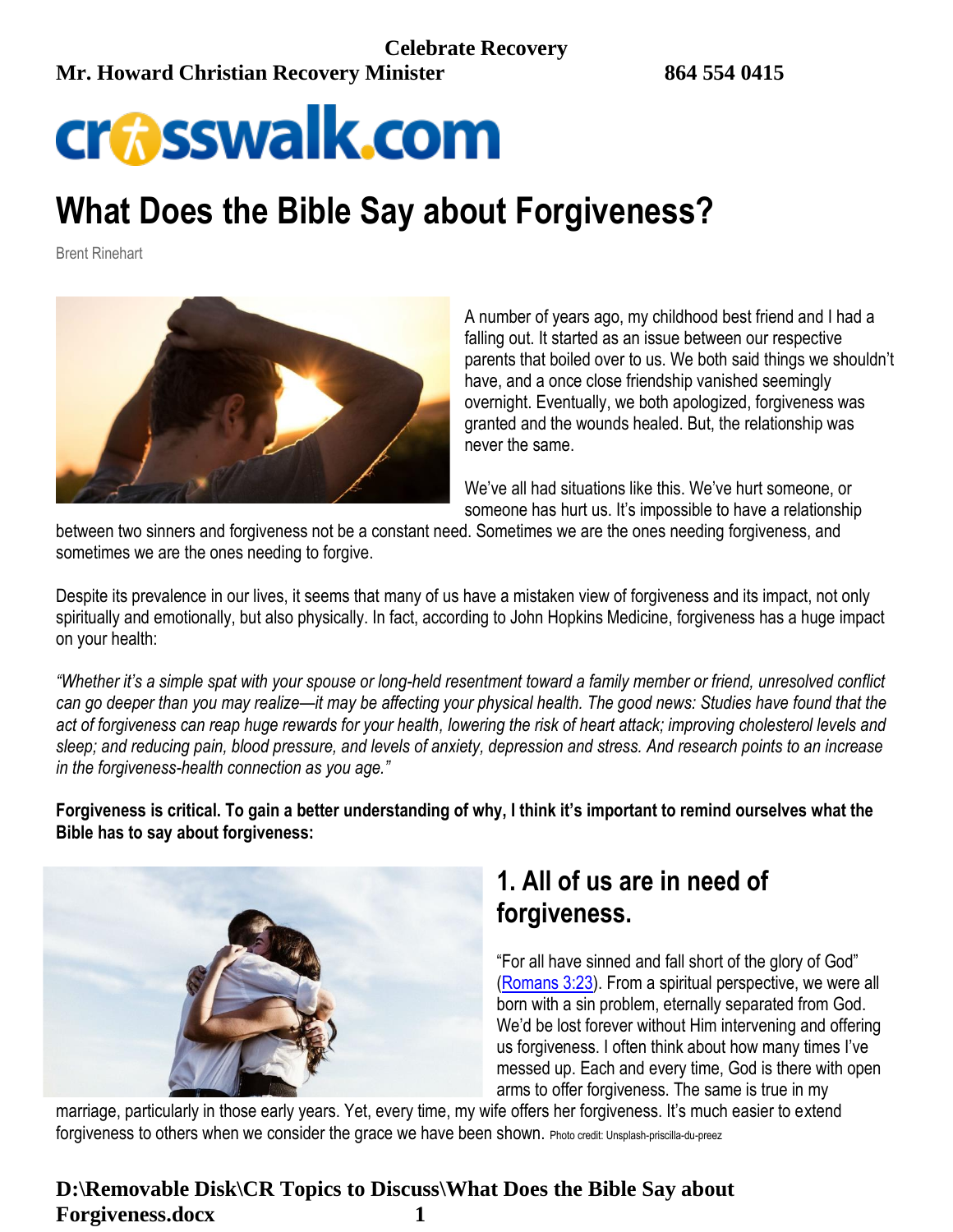## **2. Forgiving others is a prerequisite for our own forgiveness.**



"For if you forgive others their trespasses, your heavenly Father will also forgive you, but if you do not forgive others their trespasses, neither will your Father forgive your trespasses" ([Matthew 6:](http://www.biblestudytools.com/search/?t=niv&q=mt+6) 14-15). This is a difficult verse to process. God stands ready and willing to forgive us, but asks that we extend the same forgiveness to others first. If we have resentment and bitterness in our hearts, it's time to give it over to God. Let Him heal us and give us the ability to forgive. Our eternity is dependent on it.

Photo credit: Unsplash-steve-halama

## **3. Lack of forgiveness breaks our fellowship with God.**



"So if you are offering your gift at the altar and there remember that your brother has something against you, leave your gift there before the altar and go. First be reconciled to your brother, and then come and offer your gift" (Matthew  $5: 23-24$ ). The Bible is very clear that harboring bitterness in our hearts is sin. And, if we aren't actively seeking to kill it, it will break our fellowship with God. We won't experience everything God has to offer us.

Photo credit: Unsplash-lina-trochez

## **4. We owe others forgiveness even when they don't ask for it.**



"If your brother sins against you, go and tell him his fault, between you and him alone. If he listens to you, you have gained your brother" ([Matthew](http://www.biblestudytools.com/search/?t=niv&q=mt+18)  [18:](http://www.biblestudytools.com/search/?t=niv&q=mt+18) 15). How often do we hold it against someone when they haven't apologized? When we are wronged, we expect someone to come to us and say, "I'm sorry." Yes, that is the right thing to do, however, the Bible doesn't place that requirement on forgiveness. God commands us to be the initiators in the transaction. We should go to our brother or sister and talk it out. It's not an easy thing to do, but it's critical in being able to move forward. Photo credit: Unsplash-jake-thacker

**D:\Removable Disk\CR Topics to Discuss\What Does the Bible Say about Forgiveness.docx 2**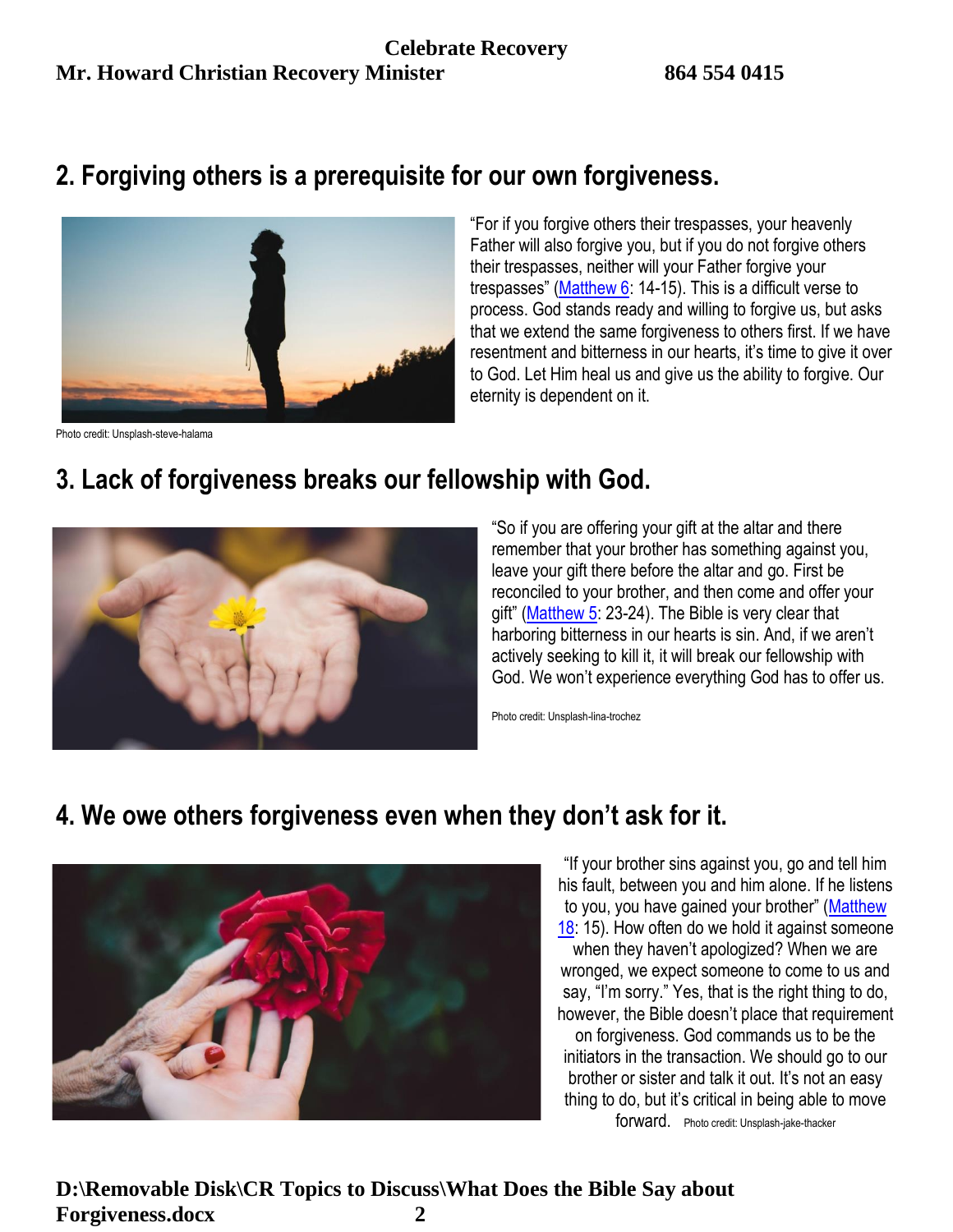## **5. We owe forgiveness to those who don't deserve it.**



"And as they were stoning Stephen, he called out, "Lord Jesus, receive my spirit." And falling to his knees he cried out with a loud voice, "Lord, do not hold this sin against them." And when he had said this, he fell asleep" ([Acts 7:](http://www.biblestudytools.com/search/?t=niv&q=ac+7) 59-60). There are numerous examples that charge us to forgive others, even when they don't deserve it. In addition to this example of Stephen, I think about Jesus on the cross in the midst of his executioners: "Father, forgive them, for they know not what they do" ([Luke 23:34\)](http://www.biblestudytools.com/search/?t=niv&q=lu+23:34). Every time I find myself having trouble extending forgiveness to someone I've deemed undeserving, I think about how unworthy I am of forgiveness. Yet, God saw fit

to love me and forgive me. When considering the magnitude of that, every situation in my life where I was reluctant to forgive seems trivial.

Photo credit: Unsplash-icons8-team

# **6. We owe others an unlimited amount of forgiveness.**



"Then Peter came up and said to him, "Lord, how often will my brother sin against me, and I forgive him? As many as seven times?" Jesus said to him, "I do not say to you seven times, but seventy times seven" ([Matthew 18:](http://www.biblestudytools.com/search/?t=niv&q=mt+18) 21-22). Forgiving is hard, but doing it over and over again can seem impossible. But, with God, anything is possible. Jesus is clear in this passage that there is no "final straw" that warrants us withholding our forgiveness. God doesn't have a "final straw" for us. To be clear, this doesn't mean allowing others to take advantage of your forgiveness.

God also gave us the ability to be reasonable and make smart choices with our lives. Holding on to resentment only takes our joy, while doing no harm to the other party. We should forgive repeatedly because God commands it and He knows what's best for our lives.

Photo credit: Unsplash-becca-tapert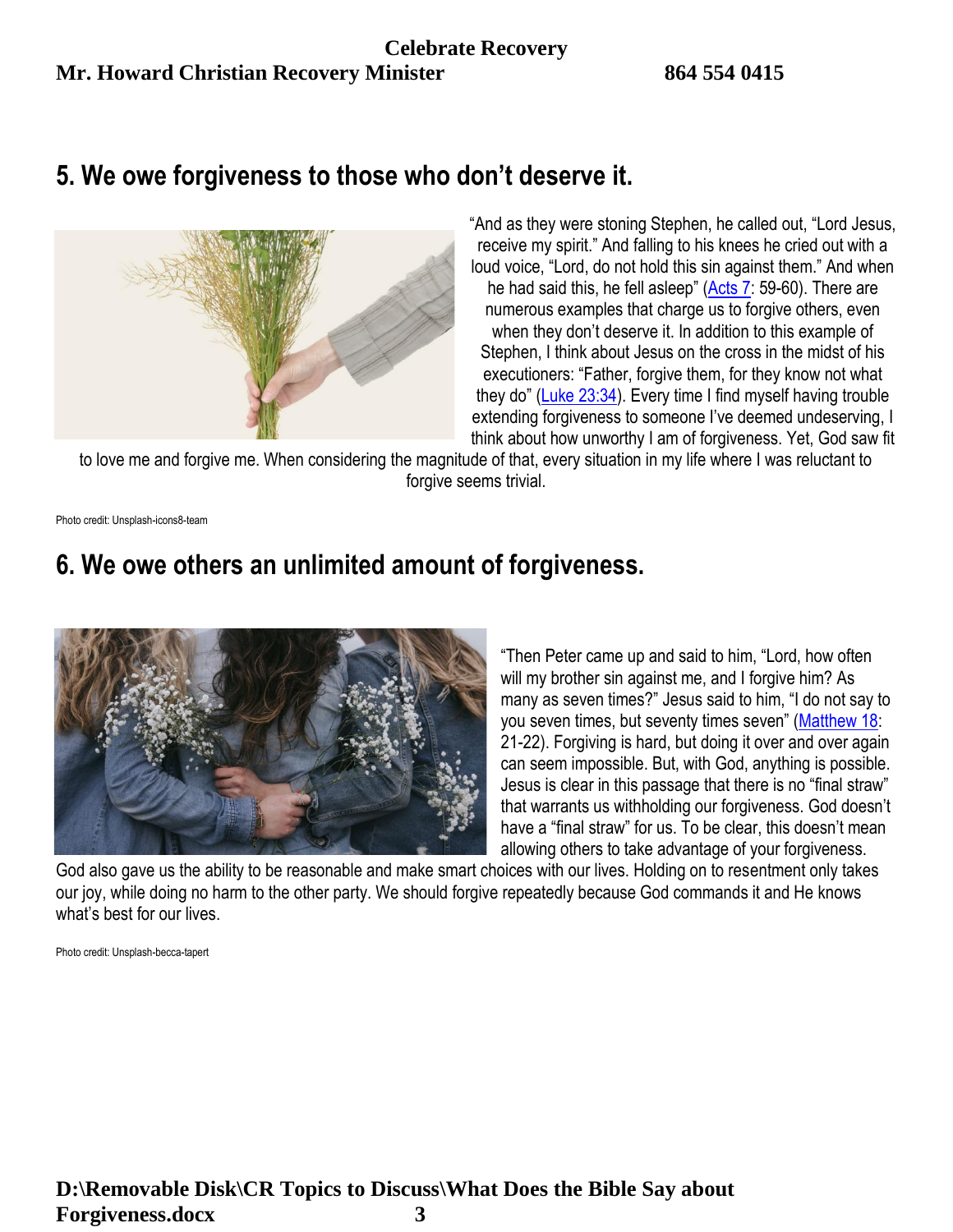## **7. There are consequences for choosing not to forgive.**



"And in anger his master delivered him to the jailers, until he should pay all his debt. So also my heavenly Father will do to every one of you, if you do not forgive your brother from your heart" ([Matthew 18:](http://www.biblestudytools.com/search/?t=niv&q=mt+18) 34-35). God takes forgiveness seriously, and this parable is proof. If we don't forgive others, there are consequences – eternal consequences! That's a scary thing, and it challenges me to evaluate my own heart. "Search me, O God, and know my heart! Try me and know my thoughts!" [\(Psalm 139:23\)](http://www.biblestudytools.com/search/?t=niv&q=ps+139:23). If forgiveness is needed, today

is the day to make it right.

Photo credit: Unsplash-caleb-george

# **8. Jesus, our ultimate example, practiced forgiveness.**

"And as they continued to ask him, he stood up and said to them, "Let him who is without sin among you be the first to throw



a stone at her" ([John 8:7](http://www.biblestudytools.com/search/?t=niv&q=joh+8:7)). Now, I don't know what Jesus was writing in the dirt. Maybe it was a list of the Pharisees' sins. What I do know is this: Jesus calls us to examine our own lives first instead of focusing on the actions of another. It's easier to forgive others when we have a understanding of our own shortcomings. Jesus forgives the woman, and lovingly encourages her to change her ways: "Neither do I condemn thee: go, and sin no more"  $(John 8:11)$  $(John 8:11)$ . Our challenge is to follow Jesus's example and do the same.

Photo credit: ©Thinkstock/kevron2001